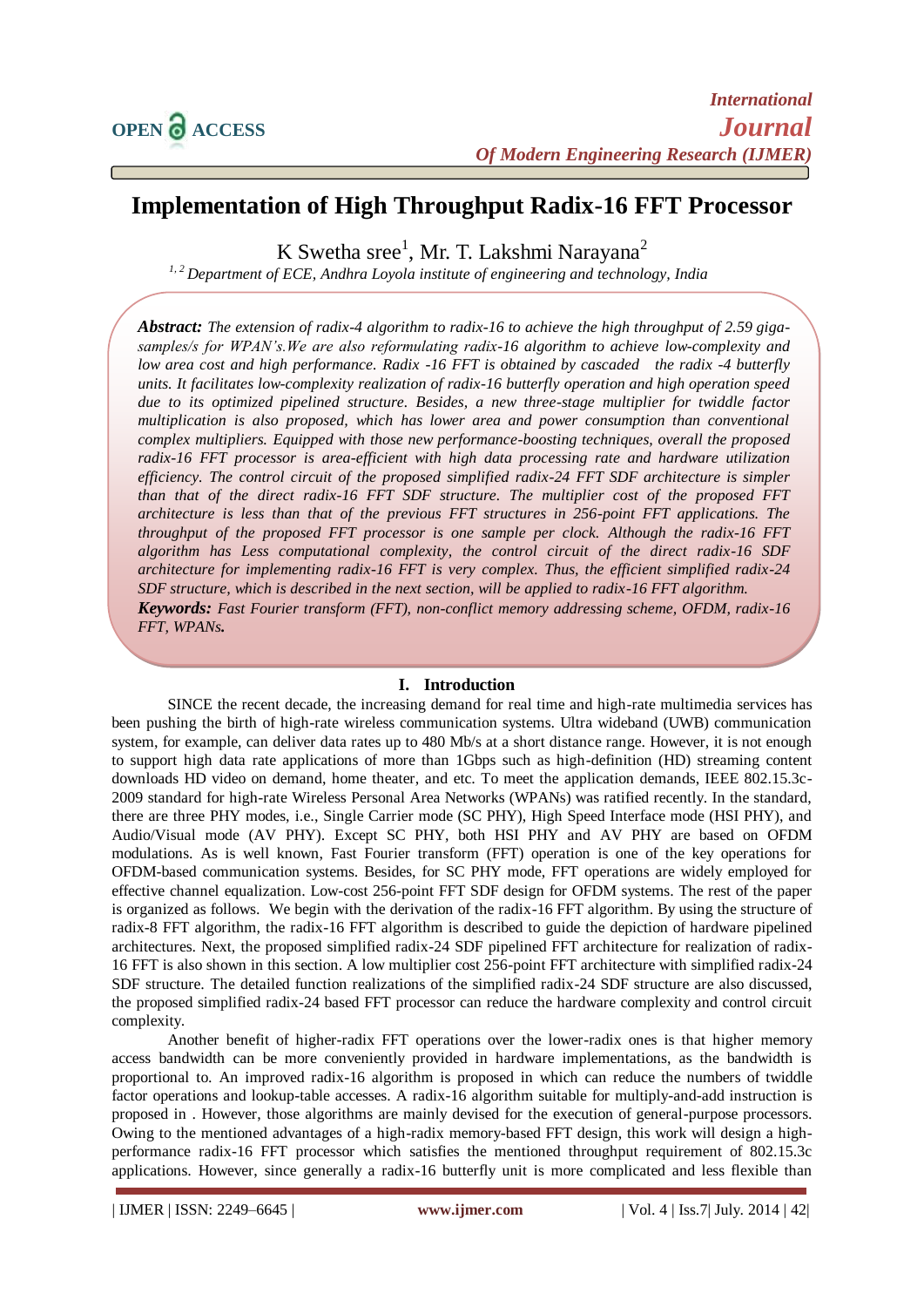lower-radix ones, this work reformulates conventional radix-16 FFT algorithm so as to facilitate efficient and optimized pipelined realization of a radix-16 PE with high computing power and speed. Further, several performance-enhancement techniques are applied to the whole FFT processor design, including an efficient multiplier structure for twiddle factor multiplication, schemes of conflict-free memory access and normal-order FFT output generations. The rest of this article is organized as follows. In Section II, design concerns for 802.15.3c FFT processor are examined. In a reformulated radix-16 algorithm and its butterfly structure are analyzed. In Section IV, a high-throughput and high-speed FFT processor architecture is introduced. Also, a three-stage multiplier for twiddle factor multiplication is presented. In a new conflict-free memory addressing scheme is presented. Block-floating point (BFP) operations are designed and implemented to achieve high signal-to-quantization-noise ratio (SQNR).

# **II. Radix-16 FFT Algorithm And The Simplified Pipelined SDF Architecture Radix-16 FFT Algorithm**

The butterfly structure for computation of the radix-8 FFT algorithm is proposed in [7]. Fig. 1 shows the butterfly structure of the radix-8 FFT algorithm, where replace the k index with the index  $k=2k'$  and the index k=2k'+1 in radix-8 FFT structure. Thus, the even parts and the odd parts of the radix-16 FFT algorithm can be described in Eq.(1). The radix-16 FFT algorithm listed in Eq.(1) can be summarized to the butterfly structure that is shown in Fig. 2. First, the radix-16 FFT algorithm can be realized with the direct radix-16 SDF architecture, which is shown in Fig. 3. The direct radix-16 SDF structure is constructed by an N/16 memory and the radix-16 butterfly processing element (PE). Fig. 4 shows the detailed function block of the radix-16 PE. Although the radix-16 FFT algorithm has less computational complexity, the control circuit of the direct radix-16 SDF architecture for implementing radix-16 FFT is very complex. Thus, the efficient simplified radix-24 SDF structure, which is described in the next section, will be applied to radix-16 FFT algorithm.

$$
X[16k'+a+2b+4c+8d] = \sum_{n=0}^{N/16-1} \{ \{ \{ [x(n)+(1)^a \cdot x(n+N/2)] + W^{N(a+2b)/4} \cdot [x(n+N/4)+(-1)^{a+2b} \cdot x(n+3N/4)] \} \} + W^{N(a+2b+4c)/8} \cdot \{ [x(n+N/8)+(-1)^{a+2b+4c} \cdot x(n+5N/8)] + W^{N(a+2b)/4} \cdot [x(n+3N/8)+(-1)^{a+2b+4c} \cdot x(n+7N/8)] \} \} + \{ \{ [x(n+N/16)+(-1)^{a+2b+4c+8d} \cdot x(n+9N/16)] + W^{N(a+2b)/4} \cdot [x(n+5N/16)+(-1)^{a+2b+4c+8d} \cdot x(n+7N/8)] \} + \{ [x(n+3N/16)+(-1)^{a+2b+4c+8d} \cdot x(n+11N/16)] + W^{N(a+2b)/4} \cdot [x(n+7N/16)+(-1)^{a+2b+4c+8d} \cdot x(n+15N/16)] \} + W^{N(a+2b+4c+8d)/8} \} \cdot W^{N(a+2b+4c+8d)/16} \} \cdot W^{(a+2b+4c+8d)/n} \cdot W^{nk'}_{N/16}, \tag{1}
$$

where a, b, c, and d is 0 or 1, and  $k' = 0, 1, ..., N/16-1$ 

$$
X(16k_2 + k_1)
$$
  
=  $\sum_{n_2=0}^{31} \sum_{n_1=0}^{15} x(32n_1 + n_2)W_{512}^{(16k_2 + k_1)(32n_1 + n_2)}$   
=  $\sum_{n_2=0}^{31} \left\{ \sum_{\substack{n_1=0 \ n_2 \equiv 0}}^{15} x(32n_1 + n_2)W_{16}^{n_1k_1} \underbrace{W_{512}^{n_2k_1}}_{16\text{-point DFT of the 1st stage}} \right\} W_{32}^{n_2k_2}$   
=  $\sum_{n_2=0}^{31} \left\{ BO_{16}^{(1,n_2)}(k_1) \right\} W_{32}^{n_2k_2}$  (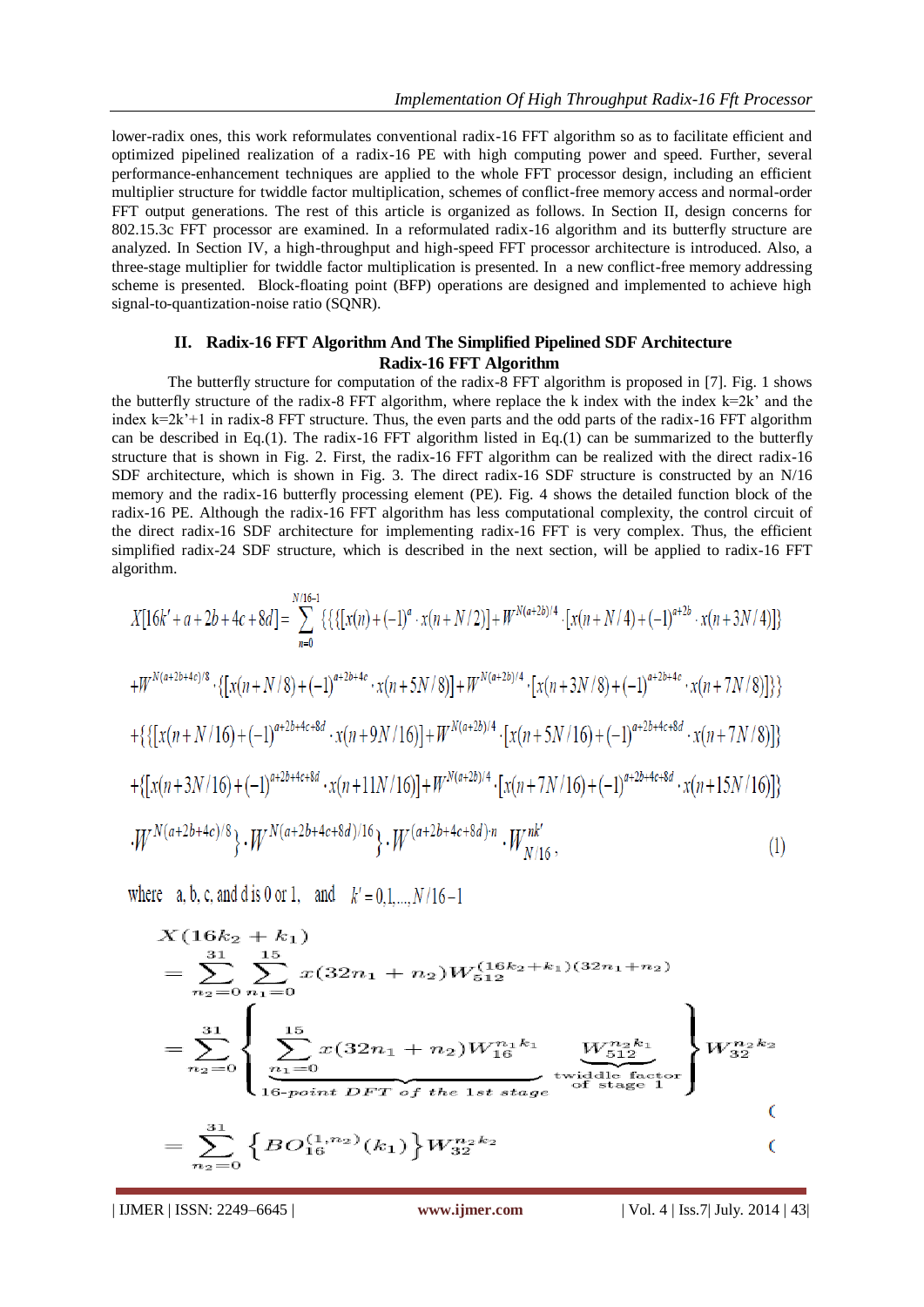

Fig. 1 Butterfly structure of the radix-8 FFT algorithm [7]

#### **2.1 Simplified Radix-2^4 SDF Pipelined Architecture**

In order to simplify the radix-16 control unit, we derive the radix-24 algorithm so that the hardware implementation is performed by cascading four simple radix-2 processing elements. Therefore, the radix-24 architecture is simplified and has the property of high spatial regularity. Subsequently, we use the common factor algorithm (CFA) decomposition method to develop the proposed FFT algorithm, and then the frequency

domain indices k and the time domain indices n can be factorized as follows.<br>  $n = \frac{N}{2}n_1 + \frac{N}{4}n_2 + \frac{N}{8}n_3 + \frac{N}{16}n_4 + n_5 >_N$ , (2)<br>
where  $N=256$ ,  $n_i = 0,1$  for  $i=1, 2, 3$  and 4, and  $n_5 = 0, 1, 2, ..., N/16-1$ . And  $k = < k_1 + 2k_2 + 4k_3 + 8k_4 + 16k_5 >_N$ ,<br>where  $k_i = 0,1$  for  $i=1, 2, 3$ <br> $k_5 = 0,1,2,...,N/16-1$ .  $(3)$ and and

In Eq.(2) and Eq.(3), the indices n and k are mapped from one dimension to five dimensions linearly. By using Eq.(2) and Eq.(3), the DFT formula is rewritten as the multi-dimension form, which is shown as Eq. (4).

$$
X[k_1 + 2k_2 + 4k_3 + 8k_4 + 16k_5] =
$$
  

$$
\sum_{n_5=0}^{N/16-1} \sum_{n_4=0}^{1} \sum_{n_3=0}^{1} \sum_{n_2=0}^{1} \sum_{n_1=0}^{1} x(\frac{N}{2}n_1 + \frac{N}{4}n_2 + \frac{N}{8}n_3 + \frac{N}{16}n_4 + n_5)
$$
  

$$
\cdot W_{N}^{(\frac{N}{2}n_1 + \frac{N}{4}n_2 + \frac{N}{8}n_3 + \frac{N}{16}n_4 + n_5)(k_1 + 2k_2 + 4k_3 + 8k_4 + 16k_5)}
$$
 (4)

Subsequently, we use the period property of the twiddle factor in Eq.(4) and decompose the twiddle factor as follows.

$$
W_{N}^{(\frac{N}{2}n_{1}+\frac{N}{4}n_{2}+\frac{N}{8}n_{3}+\frac{N}{16}n_{4}+n_{5})(k_{1}+2k_{2}+4k_{3}+8k_{4}+16k_{5})} =
$$
  
\n
$$
W_{N}^{\frac{N}{2}n_{1}k_{1}} \cdot W_{N}^{\frac{N}{4}n_{2}(k_{1}+2k_{2})} \cdot W_{N}^{\frac{N}{8}n_{3}(k_{1}+2k_{2}+4k_{3})}
$$
  
\n
$$
\cdot W_{N}^{\frac{N}{16}n_{4}(k_{1}+2k_{2}+4k_{3}+8k_{4})} \cdot W_{N}^{n_{5}(k_{1}+2k_{2}+4k_{3}+8k_{4})} \cdot W_{N}^{n_{5}k_{5}} \cdot W_{N}^{n_{5}k_{5}}
$$
\n(5)

We expand the dimensional variables  $n_1$ ,  $n_2$ ,  $n_3$ , and  $n_4$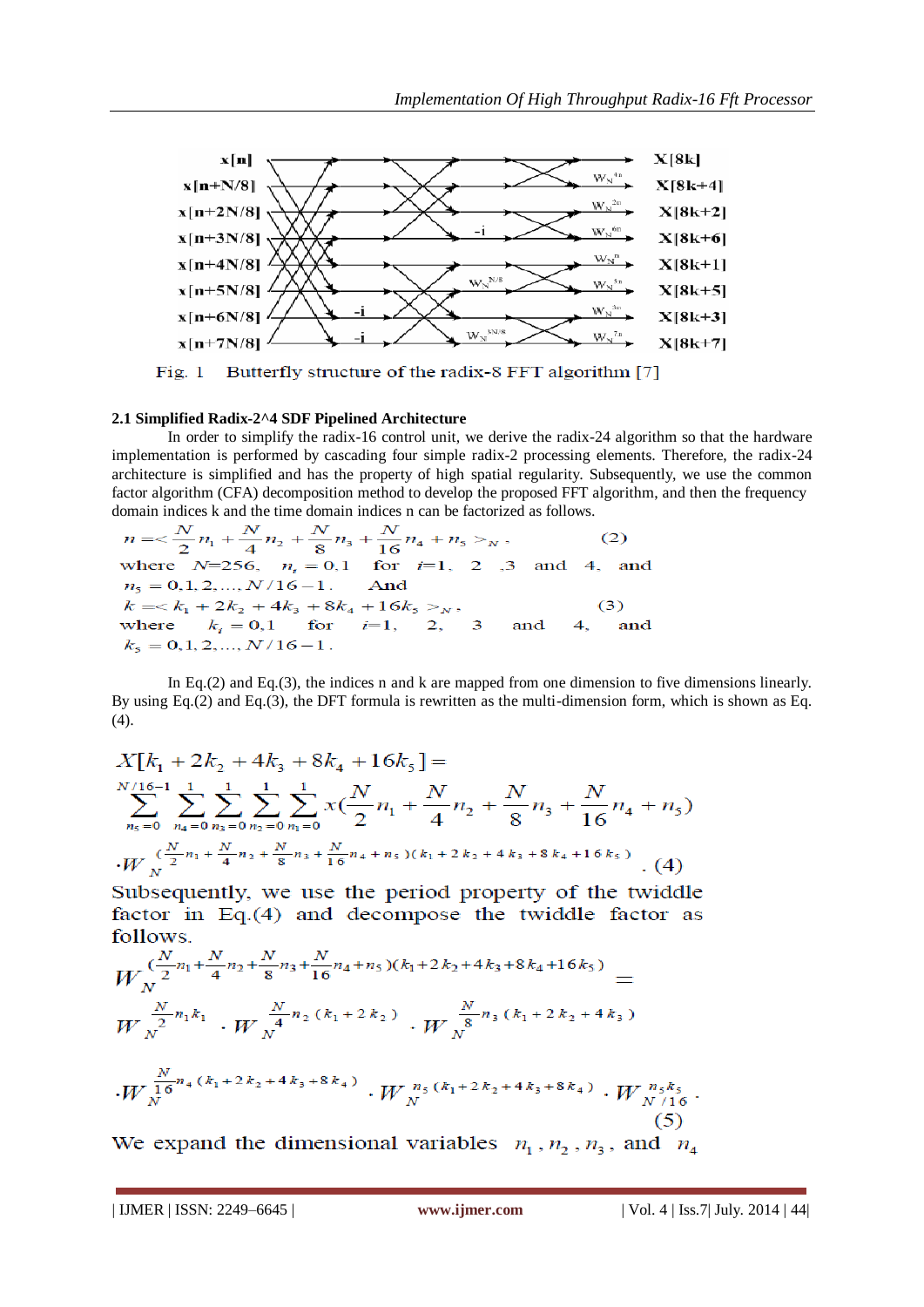In Eq.(4) and Eq.(5), and then the butterfly expressions, which are ranged from the first stage to the fourth stage, are denoted as N

$$
A_{N/2}\left(\frac{N}{4}n_2 + \frac{N}{8}n_3 + \frac{N}{16}n_4 + n_5, k_1\right) = x\left(\frac{N}{4}n_2 + \frac{N}{8}n_3 + \frac{N}{16}n_4 + n_5\right) + (-1)^{k_1}x\left(\frac{N}{4}n_2 + \frac{N}{8}n_3 + \frac{N}{16}n_4 + n_5\right),\tag{6}
$$

$$
B_{N/4}(\frac{N}{8}n_3 + \frac{N}{16}n_4 + n_5, k_1, k_2) = A_{N/2}(\frac{N}{8}n_3 + \frac{N}{16}n_4 + n_5, k_1) + W_N^{\frac{N}{4}(k_1 + 2k_2)} A_{N/2}(\frac{N}{8}n_3 + \frac{N}{16}n_4 + n_5 + \frac{N}{4}, k_1),
$$
 (7)

$$
C_{N/8}\left(\frac{N}{16}n_4 + n_5, k_1, k_2, k_3\right) = B_{N/4}\left(\frac{N}{16}n_4 + n_5, k_1, k_2\right) + W_N^{\frac{N}{8}(k_1 + 2k_2 + 4k_3)}B_{N/4}\left(\frac{N}{16}n_4 + n_5 + \frac{N}{8}, k_1, k_2\right),\tag{8}
$$
 and

$$
D_{N/16}(n_5, k_1, k_2, k_3, k_4) = C_{N/8}(n_5, k_1, k_2, k_3) + W_{N}^{\frac{N}{16}(k_1 + 2k_2 + 4k_3 + 8k_4)} C_{N/8}(n_5 + \frac{N}{16}, k_1, k_2, k_3) \tag{9}
$$

/ 2 A, N / 4 B, N / 8 C, and N / 16 D, respectively

#### **2.2 Pallar processing of radix 16 algorithm:**

Stages of the proposed SR24SDF structure correspond to the relative 4-stage radix-16 FFT butterfly flow. The architecture of the proposed SR2^44SDF is. For the realization of N-point FFT, the SR24SDF architecture needs log16N-1 multipliers, 4log4N adders, and N-1 registers. The control circuit of SR24SDF is simpler in comparison with the direct radix-16 SDF architecture. The hardware requirements of different pallar SDF FFT architectures



Fig.  $5$ SR2<sup>4</sup>SDF architecture for FFT



g. 2. SFG for radix-16 512-point FFT algorithm.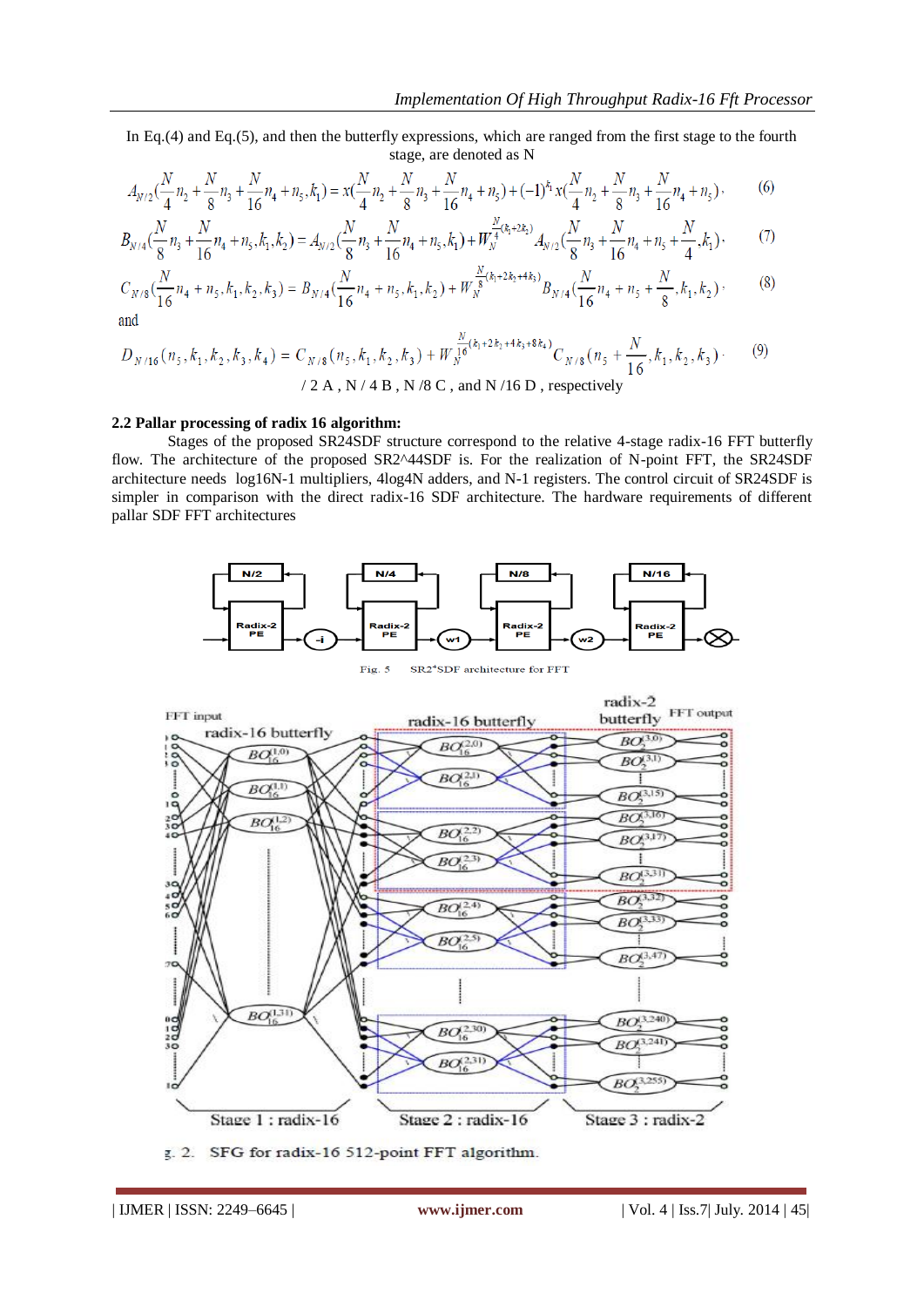# **2.3 Pipelined Radix-16 Algorithem**

To improve the performance of the sequential processor, parallelism can be introduced by using a separate arithmetic unit for each stage of the FFT. This increases the throughput by a factor of log2 N when the different units are pipelined. This architecture is also known as cascaded FFT architecture and will be used in our proposed design. Pipeline FFTs are a class of parallel algorithms that contain an amount of parallelism equal to logR N where N is the number of points for an FFT and R is the radix. A Pipeline implementation of the FFT was first proposed in which consisted of a series of computational blocks each composed of delay lines, coefficient storage, commutators, multipliers, and adders. Pipeline FFTs can be generally run at highspeeds and the amount of pipelining increased or decreased to meet timing. increased to 75% by storing 3 out of 4 butterfly outputs. However, the utilization of the radix-4 butterfly, which is fairly complicated and contains at least 8 complex adders, is dropped to only 25%. It requires logN − 1 multipliers, log, N full radix-4 butterflies and memory of size N − 1 words.



# **III. A Reformulated Radix-16 FFT Algorithm And Its Butterfly Structures**

To fully exploit the advantage of a high-radix FFT algorithm particularly the radix-16 algorithm in this work, conventional FFT algorithm is reformulated in a form suitable for efficient realization of all the function components and overall FFT PE architecture, as will be detailed in the following



#### **3.1 Given an -point discrete Fourier transform (DFT)**

Fig. 2 Butterfly structure of the radix-16 FFT algorithm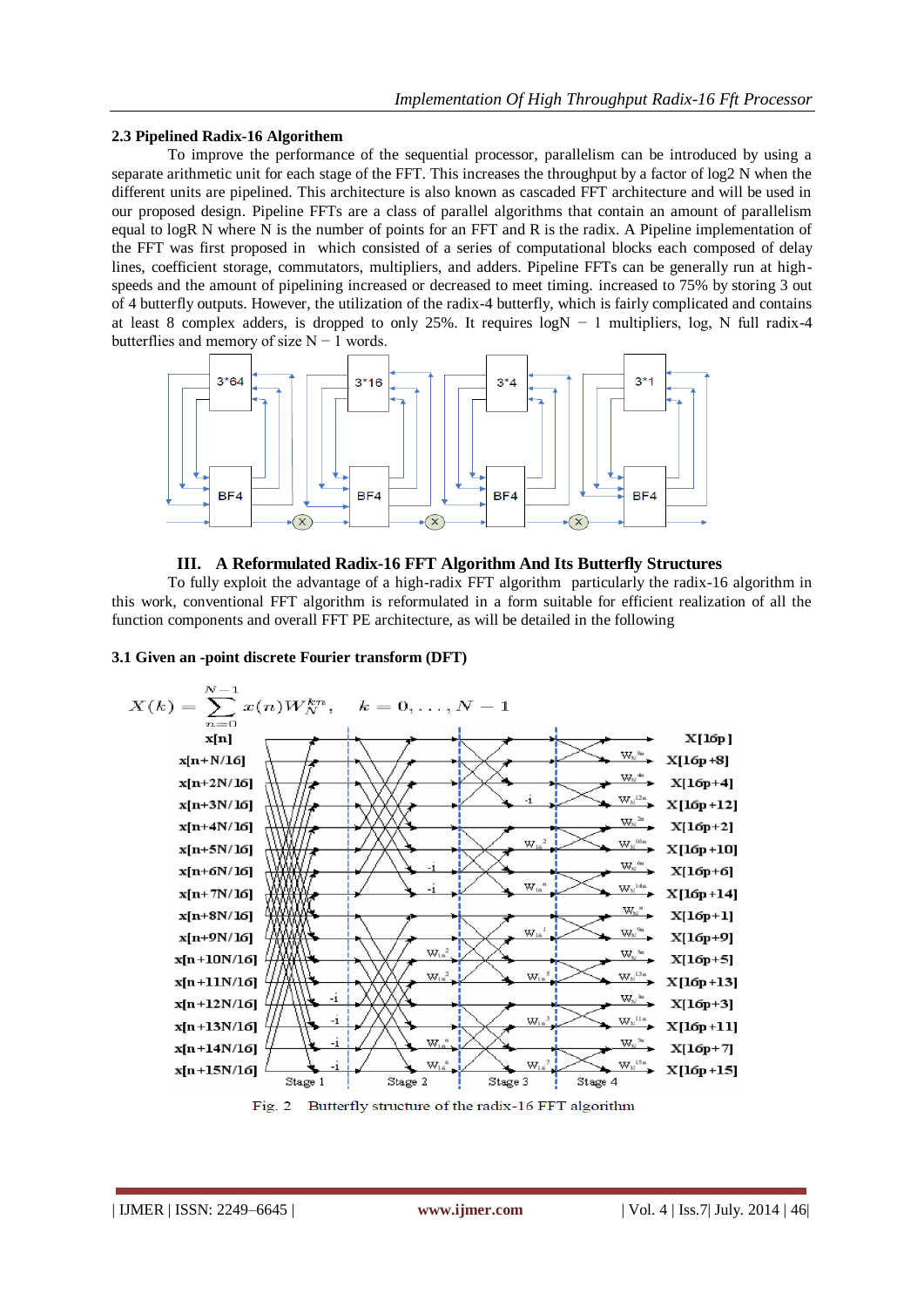where  $x(n)$  and  $X(k)$  denote the input and output of the D respectively, and  $\hat{W}_{N}^{kn}$  is equal to  $e^{-j2\pi kn/N}$ . Let

$$
N = 512, n = 32n1 + n2, k = 16k2 + k1,n1, k1 = 0, 1, ..., 15; n2, k2 = 0, 1, ..., 31.
$$

A radix-16 decimation-in-frequency (DIF) FFT algorithm be derived based on the following first-stage decomposition substituting  $(3)$  into  $(2)$  as

$$
X(16k_2 + k_1)
$$
  
= 
$$
\sum_{n_2=0}^{31} \sum_{n_1=0}^{15} x(32n_1 + n_2)W_{512}^{(16k_2 + k_1)(32n_1 + n_2)}
$$
  
= 
$$
\sum_{n_2=0}^{31} \left\{ \sum_{\substack{n_1=0 \ n_2=0}}^{15} x(32n_1 + n_2)W_{16}^{n_1k_1} \underbrace{W_{512}^{n_2k_1}}_{\text{twiddle factor}} \right\} W_{32}^{n_2l}
$$

$$
=\sum_{n_2=0}^{31}\Big\{BO_{16}^{(1,n_2)}(k_1)\Big\}W_{32}^{n_2k_2}
$$

#### **3.2 Memory Based Archtecture**

The combination of the pallar and pipeline process is the memory based architecture it mainly contains following three blocks those are

- 1. The inputs are given using pallar and pipelined process
- 2. The mux unit
- 3. The mixed radix unit

#### **3.3 Implementation of Radix 16 Algorithem**

The implementation of this algorithm is done in mat lad in mat lab the implementation is done in following steps

- 1. Radix 16 algorithm for 16 point is calculated
- 2. Then using the pallar and pipeline process we calculated the radix 16 for N point
- 3. Then memory based structure is implemented
- 4. Then radix 16 is extended to radix 32

```
Implementation radix 16 result:
```
 $f =$ 

Columns 1 through 3

 $0.0000$   $-0.0000 + 0.0000i$   $0.0000 - 0.0000i$ 

Columns 4 through 6

 $0.0000 + 0.0000i -0.0000 +40.0000i -0.0000i -0.0000i$ 

Columns 7 through 9

 $0.0000 + 0.0000i -0.0000 - 0.0000i - 0.0000$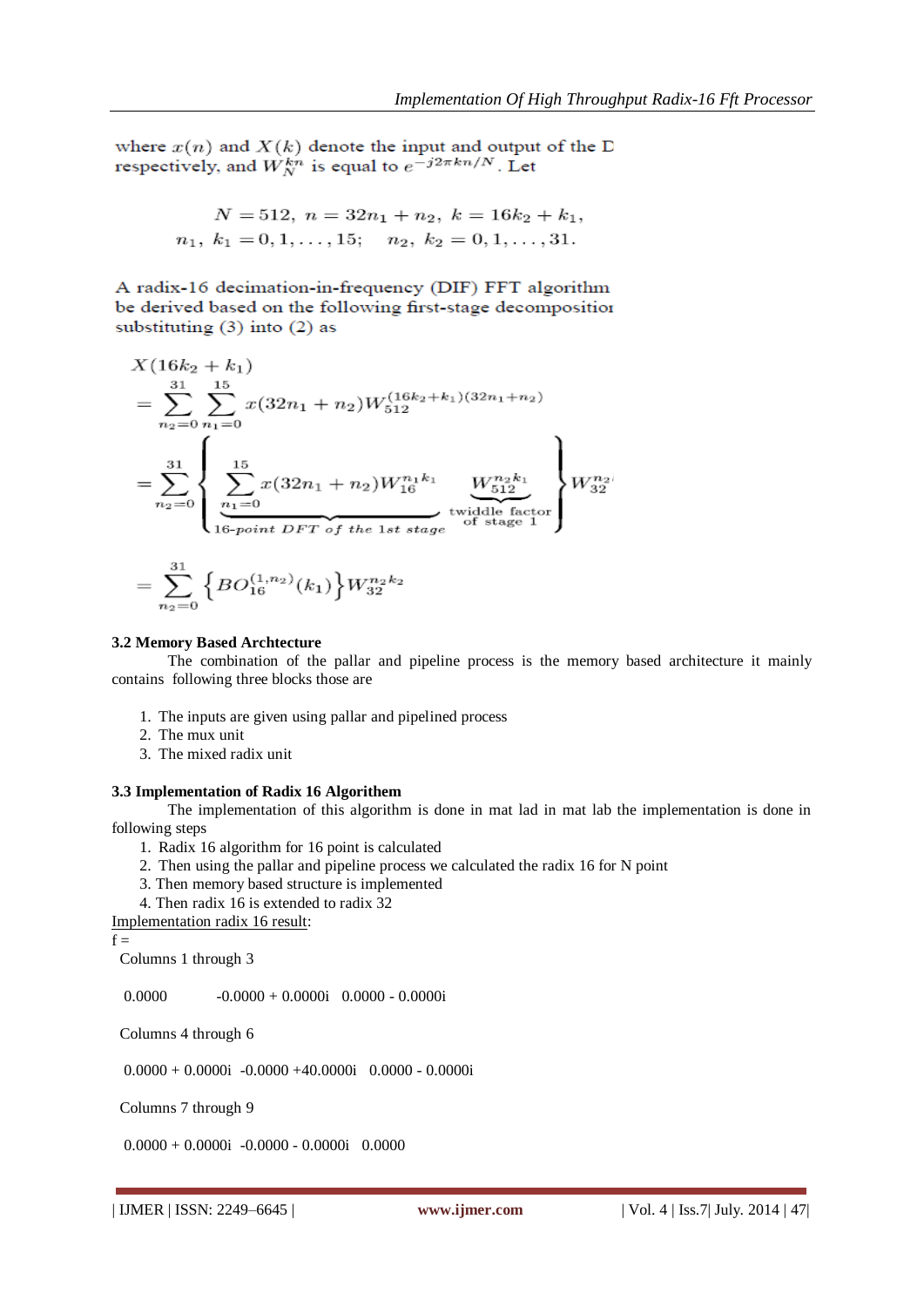Columns 10 through 12  $-0.0000 + 0.0000i$  0.0000 - 0.0000i 0.0000 + 0.0000i Columns 13 through 15  $-0.0000 - 40.0000i$   $0.0000 - 0.0000i$   $0.0000 + 0.0000i$  Column 16 -0.0000 - 0.0000i twiddle = 1 g = 0000000000000000 Implementation of radix 16 using pallor and pipeline for 256 point:  $x =$  $1.0e+002$  \* Columns 1 through 3  $1.9100$   $-0.0500 + 0.0400i$   $-0.0500$  Columns 4 through 6  $-0.0500 - 0.0400i$  1.9100  $-0.0500 + 0.0400i$  Columns 7 through 9 -0.0500 -0.0500 - 0.0400i 1.9100 Columns 10 through 12  $-0.0500 + 0.0400i -0.0500 -0.0500 -0.0400i$  Columns 13 through 15  $1.9100$   $-0.0500 + 0.0400i$   $-0.0500$  Columns 16 through 18 -0.0500 - 0.0400i 0.0317 - 1.8129i 0.0239 + 0.0273i Columns 19 through 21 0.0031 + 0.0311i -0.0187 + 0.0346i 0.0317 - 1.8129i Columns 22 through 24  $0.0239 + 0.0273i$   $0.0031 + 0.0311i$   $-0.0187 + 0.0346i$  Columns 25 through 27 0.0317 - 1.8129i  $0.0239 + 0.0273$ i  $0.0031 + 0.0311$ i Columns 28 through 30  $-0.0187 + 0.0346$ i  $0.0317 - 1.8129$ i  $0.0239 + 0.0273$ i Columns 31 through 33  $0.0031 + 0.0311i -0.0187 + 0.0346i -1.7028 + 0.1263i$  Columns 34 through 36 -0.0341 - 0.0380i 0.0069 - 0.0420i 0.0499 - 0.0463i Columns 37 through 39 -1.7028 + 0.1263i -0.0341 - 0.0380i 0.0069 - 0.0420i Columns 40 through 42 0.0499 - 0.0463i -1.7028 + 0.1263i -0.0341 - 0.0380i Columns 43 through 45  $0.0069 - 0.0420i$   $0.0499 - 0.0463i -1.7028 + 0.1263i$  Columns 46 through 48 -0.0341 - 0.0380i 0.0069 - 0.0420i 0.0499 - 0.0463i Columns 49 through 51  $0.3022 + 1.7777i -0.0897 + 0.0683i -0.0879 - 0.0165i$  Columns 52 through 54  $-0.0847 - 0.1096i$   $0.3022 + 1.7777i$   $-0.0897 + 0.0683i$ Columns 55 through 57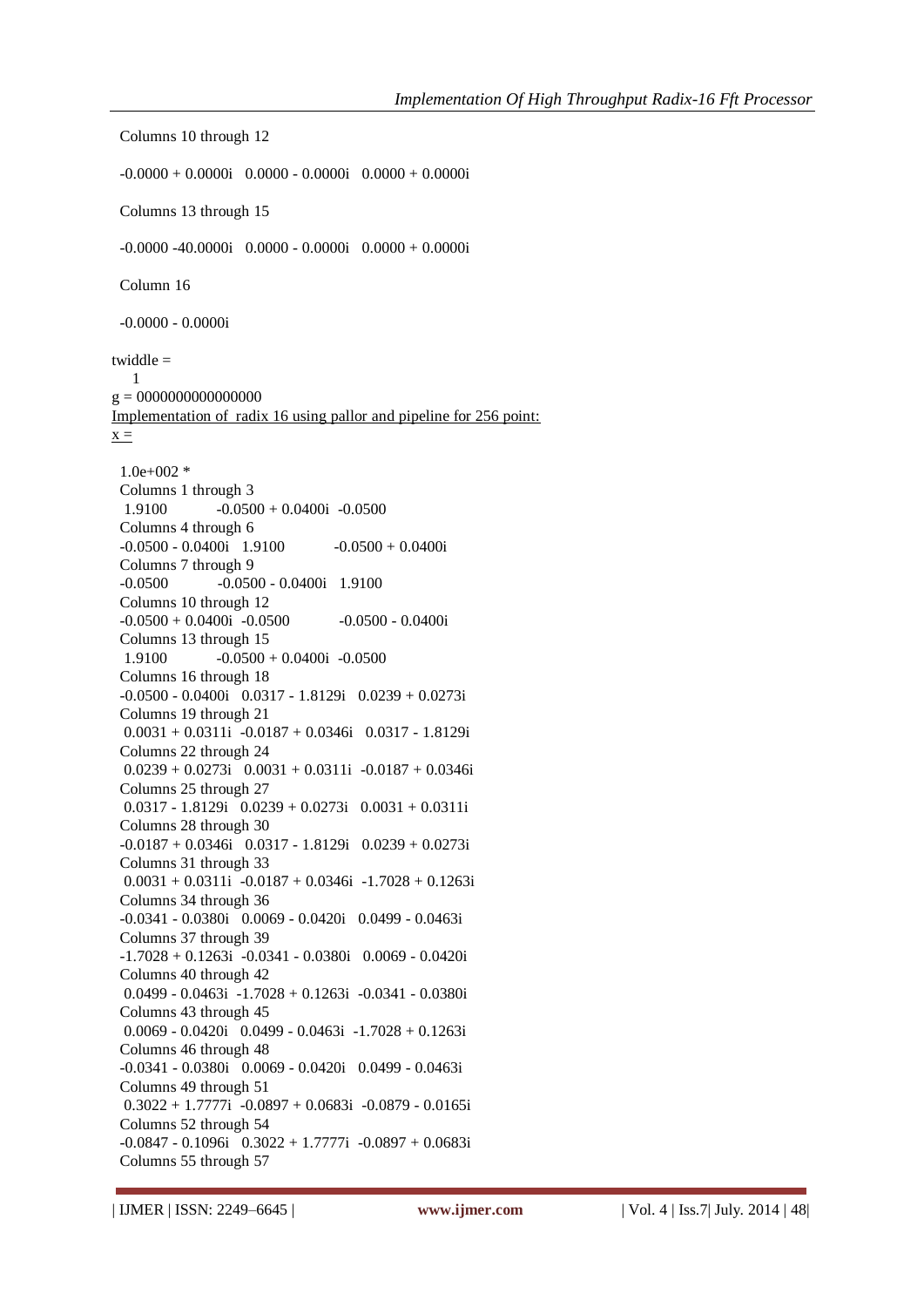-0.0879 - 0.0165i -0.0847 - 0.1096i 0.3022 + 1.7777i Columns 58 through 60 -0.0897 + 0.0683i -0.0879 - 0.0165i -0.0847 - 0.1096i Columns 61 through 63  $0.3022 + 1.7777i -0.0897 + 0.0683i -0.0879 - 0.0165i$  Columns 64 through 66 -0.0847 - 0.1096i 1.8764 - 0.2897i 0.0614 + 0.1159i Columns 67 through 69  $-0.0352 + 0.0985i -0.1426 + 0.0753i$  1.8764 - 0.2897i Columns 70 through 72  $0.0614 + 0.1159i -0.0352 + 0.0985i -0.1426 + 0.0753$  Columns 73 through 75 1.8764 - 0.2897i 0.0614 + 0.1159i -0.0352 + 0.0985i Columns 76 through 7 -0.1426 + 0.0753i 1.8764 - 0.2897i 0.0614 + 0.1159i Columns 79 through 8  $-0.0352 + 0.0985i -0.1426 + 0.0753i -0.2397 - 1.7855$  Columns 82 through 84 0.0965 - 0.0731i 0.0944 + 0.0185i 0.0888 + 0.1201 Columns 85 through 87  $-0.2397 - 1.7855i$   $0.0965 - 0.0731i$   $0.0944 + 0.0185i$  Columns 88 through 90 0.0888 + 0.1201i -0.2397 - 1.7855i 0.0965 - 0.0731i Columns 91 through 93  $0.0944 + 0.0185i$   $0.0888 + 0.1201i$   $-0.2397 - 1.7855i$  Columns 94 through 96 0.0965 - 0.0731i 0.0944 + 0.0185i 0.0888 + 0.1201i Columns 97 through 99 -1.6455 + 0.3718i -0.1293 - 0.0882i -0.0174 - 0.1221i Columns 100 through 102 0.1122 - 0.1615i -1.645 + 0.3718i -0.1293 - 0.0882i Columns 103 through 10 -0.0174 - 0.1221i 0.1122 - 0.1615i -1.6455 + 0.3718i Columns 106 through 108 -0.1293 - 0.0882i -0.0174 - 0.1221i 0.1122 - 0.1615i Columns 109 through 111 -1.6455 + 0.3718i -0.1293 - 0.0882i -0.0174 - 0.1221i Columns 112 through 114  $0.1122 - 0.1615i$   $0.5563 + 1.6822i$   $-0.1225 + 0.1768$  Columns 115 through 117 -0.1699 + 0.0238i -0.2239 - 0.1628i 0.5563 + 1.6822i Columns 118 through 120  $-0.1225 + 0.1768$ i  $-0.1699 + 0.0238$ i  $-0.2239 - 0.1628$  Columns 121 through 123  $0.5563 + 1.6822i -0.122 + 0.1768i -0.1699 + 0.0238i$  Columns 124 through 126  $-0.2239 - 0.1628i$   $0.5563 + 1.6822i$   $-0.1225 + 0.1768i$  Columns 127 through 129  $-0.1699 + 0.0238$ i  $-0.2239 - 0.1628$ i  $1.7777 - 0.5625$ i Columns 130 through 132  $0.1789 + 0.1506$ i  $0.0077 + 0.1875$ i  $-0.2043 + 0.2244$ i Columns 133 through 135 1.7777 - 0.5625i 0.1789 + 0.1506i 0.0077 + 0.1875i Columns 136 through 138  $-0.2043 + 0.2244i$  1.7777  $- 0.5625i$  0.1789  $+ 0.1506i$ Columns 139 through 141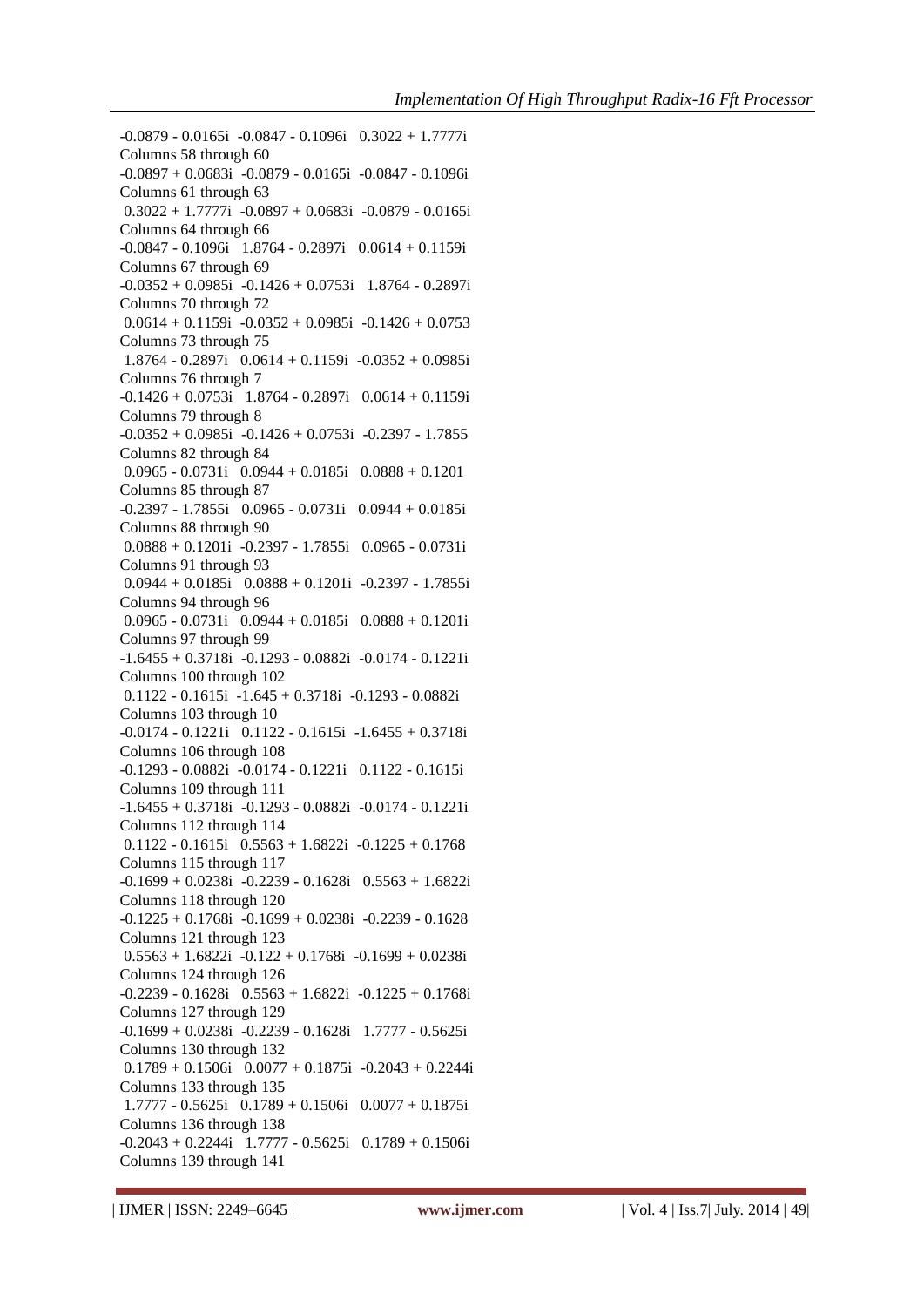$0.0077 + 0.1875$ i  $-0.2043 + 0.2244$ i  $1.7777 - 0.5625$ i Columns 142 through 144  $0.1789 + 0.1506$ i  $0.0077 + 0.1875$ i  $-0.2043 + 0.2244$ i Columns 145 through 147 -0.4963 - 1.6972i 0.131 - 0.1799i 0.1772 - 0.0201i Columns 148 through 150 0.2279 + 0.1772i -0.4963 - 1.6972i 0.1312 - 0.1799i Columns 151 through 153 0.1772 - 0.0201i 0.2279 + 0.1772i -0.4963 - 1.6972i Columns 154 through 156 0.1312 - 0.1799i 0.1772 - 0.0201i 0.2279 + 0.1772i Columns 157 through 159 -0.4963 - 1.6972i 0.1312 - 0.1799i 0.1772 - 0.0201i Columns 160 through 162 0.2279 + 0.1772i -1.5349 + 0.5960i -0.2251 - 0.1042i Columns 163 through 165 -0.0635 - 0.1906i 0.1435 - 0.3012i -1.5349 + 0.5960i Columns 166 through 168 -0.2251 - 0.1042i -0.0635 - 0.1906i 0.1435 - 0.3012i Columns 169 through 171 -1.5349 + 0.5960i -0.2251 - 0.1042i -0.0635 - 0.1906i Columns 172 through 174 0.1435 - 0.3012i -1.5349 + 0.5960i -0.2251 - 0.1042i Columns 175 through 177 -0.0635 - 0.1906i 0.1435 - 0.3012i 0.7795 + 1.5326i Columns 178 through 180  $-0.1190 + 0.2795i -0.2351 + 0.0857i -0.3855 - 0.1778i$  Columns 181 through 183  $0.7795 + 1.5326i -0.1190 + 0.2795i -0.2351 + 0.0857i$  Columns 184 through 186  $-0.3855 - 0.1778i$   $0.7795 + 1.5326i$   $-0.1190 + 0.2795i$  Columns 187 through 189  $-0.2351 + 0.0857$ i  $-0.3855 - 0.1778$ i  $0.7795 + 1.5326$ i Columns 190 through 192  $-0.1190 + 0.2795i -0.2351 + 0.0857i -0.3855 - 0.1778i$  Columns 193 through 195 1.6207 - 0.8029i 0.2904 + 0.1460i 0.0741 + 0.2584i Columns 196 through 198  $-0.2252 + 0.3985$ i  $1.6207 - 0.8029$ i  $0.2904 + 0.1460$ i Columns 199 through 201  $0.0741 + 0.2584i -0.2252 + 0.3985i -1.6207 - 0.8029i$  Columns 202 through 204  $0.2904 + 0.1460i$   $0.0741 + 0.2584i$   $-0.2252 + 0.3985i$  Columns 205 through 207 1.6207 - 0.8029i 0.2904 + 0.1460i 0.0741 + 0.2584i Columns 208 through 210 -0.2252 + 0.3985i -0.7233 - 1.5542i 0.1297 - 0.2817i Columns 211 through 213 0.2435 - 0.0805i 0.3902 + 0.1964i -0.7233 - 1.5542i Columns 214 through 216 0.1297 - 0.2817i 0.2435 - 0.0805i 0.3902 + 0.1964i Columns 217 through 219 -0.7233 - 1.5542i 0.129 - 0.2817i 0.2435 - 0.0805i Columns 220 through 222 0.3902 + 0.1964i -0.7233 - 1.5542i 0.1297 - 0.2817i Columns 223 through 225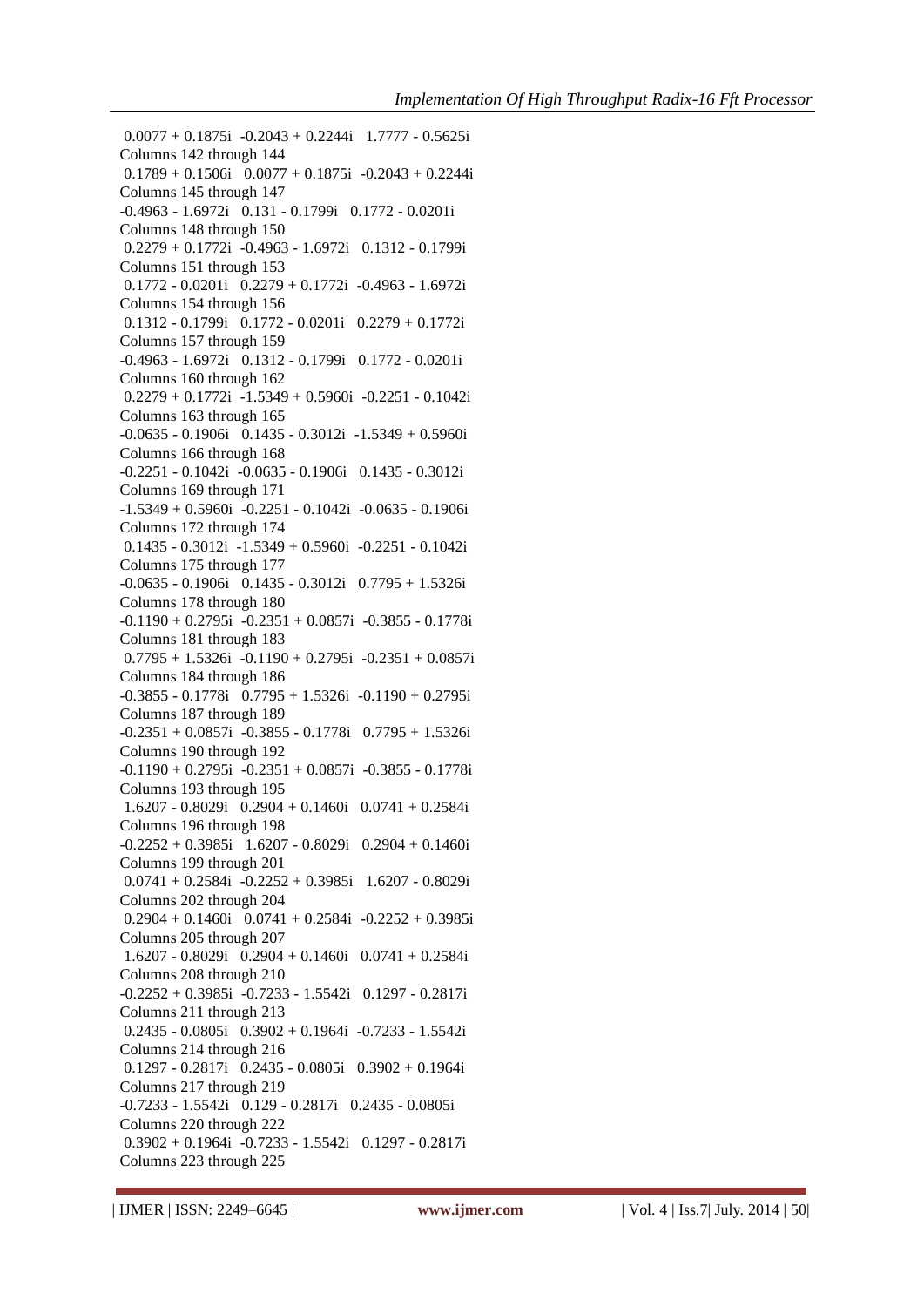0.2435 - 0.0805i 0.3902 + 0.1964i -1.3783 + 0.7865i Columns 226 through 228 -0.3116 - 0.0890i -0.1265 - 0.2409i 0.1364 - 0.4566i Columns 229 through 231 -1.3783 + 0.7865i -0.3116 - 0.0890i -0.1265 - 0.2409i Columns 232 through 234 0.1364 - 0.4566i -1.3783 + 0.7865i -0.3116 - 0.0890i Columns 235 through 237  $-0.1265 - 0.2409i$  0.1364  $- 0.4566i$   $- 1.3783 + 0.7865i$  Columns 238 through 240 -0.3116 - 0.0890i -0.1265 - 0.2409i 0.1364 - 0.4566i Columns 241 through 243  $0.9596 + 1.3389i -0.0841 + 0.3665i -0.2773 + 0.1625i$  Columns 244 through 246 -0.5582 - 0.1479i 0.9596 + 1.3389i -0.0841 + 0.3665i Columns 247 through 249  $-0.2773 + 0.1625i -0.5582 - 0.1479i -0.9596 + 1.3389i$  Columns 250 through 252  $-0.0841 + 0.3665$ i  $-0.2773 + 0.1625$ i  $-0.5582 - 0.1479$ i Columns 253 through 255  $0.9596 + 1.3389i -0.0841 + 0.3665i -0.2773 + 0.1625i$ Column 256

-0.5582 - 0.1479i

Implementation of memory based : DEMO data are calculated as sum of the following components:

- real sinusoid at normalized frequency 0.137, magnitude 2;

- complex exponent at frequency 0.137+1/(4\*64), magnitude 1;

- mean value (frequency 0), magnitude 1;

- rectangular pulse in frequency ranges [-0.137 0];

- noise generated by randn function (SNR~30 dB).

Input [1] to select uniformly sampled sequence X1

Input [2] to select nonuniformly sampled sequence X2

Input [3] to select sparse nonuniformly sampled sequence X3

Select input sequence for DEMO:2

Plots True Spectrum [red color], NEDFT [green colour] and DFT [blue colour]. Calculate  $[F,S] = \text{nedft}(X2,\text{tk},fn,1)$  and ifft $(F)$ . Strike any key to continue.

# **IV. Conclusion**

The proposed architecture achieves high throughput rate by employing several performanceenhancement techniques, including a reformulated radix-16 algorithm realized with multiple memory banks and PEs, a novel conflict-free memory addressing scheme, and a new twiddle factor multiplier structure. Also, high operation speed is obtained by devising an efficient pipelined PE structure, while the new twiddle factor multiplier has low hardware complexity and power consumption. Synthesis results showthat the proposed FFT processor can provide up to 2.59 GS/

# **V. Future scope**

We can future extended this project by extending the radix or by implementing it in the another method rather than FFT and also we can processed for the radix 32 in the same way when we design this paper hardware using this process the control unit will be easy to design

#### **REFERENCES**

- [1] IEEE 802.15.3c-2009: Part 15.3: Wireless Medium Access Control (MAC) and Physical Layer (PHY) Specifications for High Rate Wireless Personal Area Networks (WPANs).
- [2] S. Johansson, S. He, and P. Nilsson, "Wordlength optimization of a pipelined FFT processor," in Proc. 42ndMidwest Symp. Circuits Syst.., 1999, pp. 501–503.
- [3] S. He and M. Torkelson, "Designing pipeline FFT processor for OFDM (de)modulation," in Proc. URSI Int. Symp. Signals, Syst., Electron., 1998, pp. 257–262.